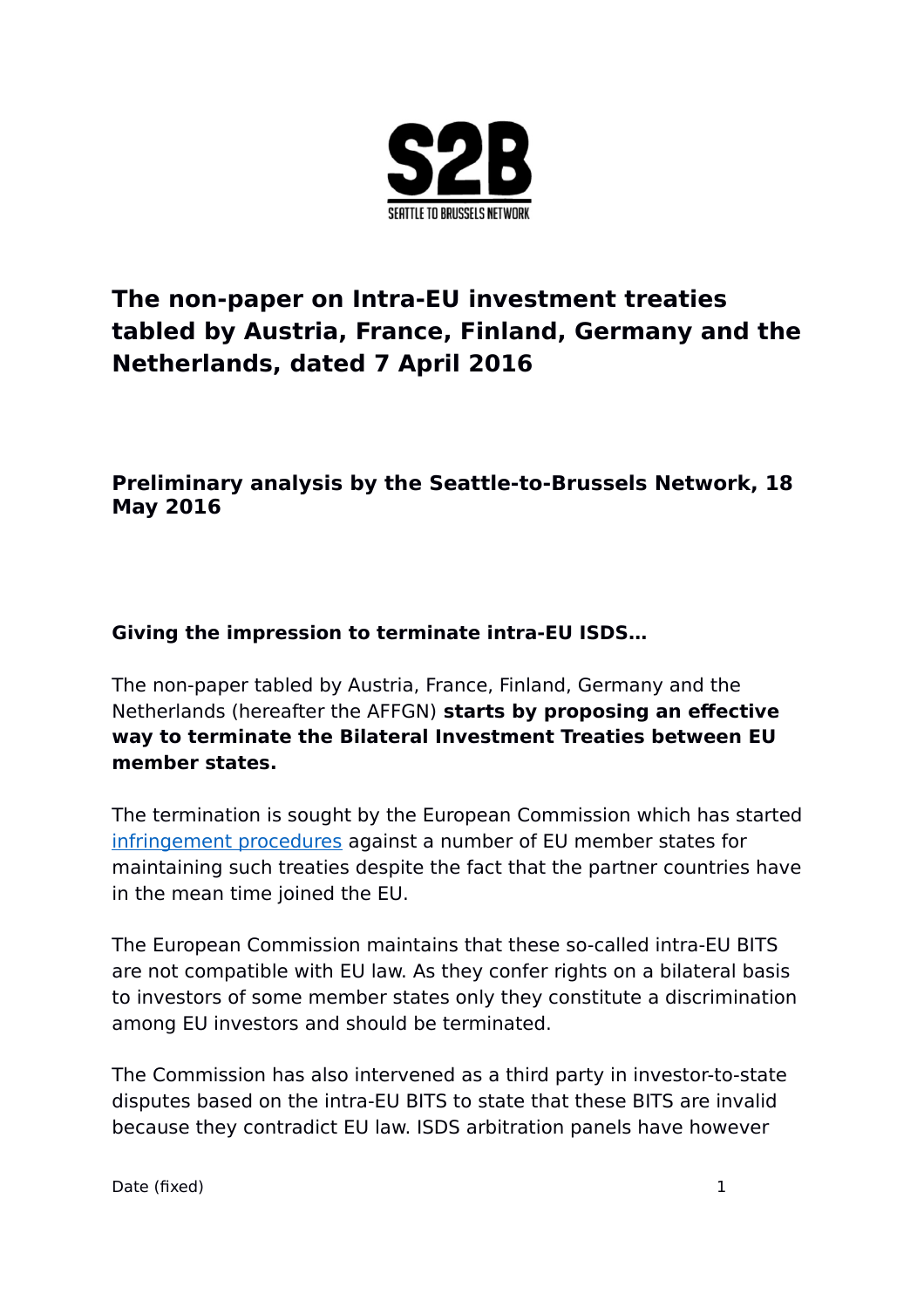dismissed the EC's arguments saying that the BITs remain valid as long as the parties do not terminate them.

Central and Eastern European EU member states too have requested Western European EU member states to terminate intra-EU BITS, but only few have done so.

In their non-paper the AFFGN recognise that the current situation where some countries have intra-EU BITs, some have terminated them and some are under infringement procedures is highly detrimental for member states and investors and for the internal market as a whole. In first instance the AFFGN propose to negotiate a "multilateral" agreement (the actually mean a "plurilateral" agreement) between the EU member states that would replace and supersede the existing intra-EU BITS. The new agreement would immediately terminate all intra-EU BITs without application of the sunset clause (which normally extends the investors rights for another 10 to 20 years after the termination of a BIT). Procedural arrangements would be foreseen to prevent a peak of intra-EU investor-to-state claims prior to the entry into force of the agreement. So far so good.

#### **…while in fact introducing ISDS for all intra-EU cross border investments,…**

But in the second part of the paper the AFFGN propose that the multilateral agreement between the EU member states to terminate the intra-EU BITs would immediately introduce ISDS for all cross border investments within the EU a long the lines of the ISDS-chapter in CETA and the ISDS proposal for the TTIP negotiations (in which ISDS is renamed ICS), including prior investor-to state mediation. In a first stage the AFFGN propose to rely on the Permanent Court of Arbitration (PCA) in The Hague to provide the arbitrators for the intra-EU investor-to-state disputes based on the new agreement. In the long run a full fledged EU mechanism should be worked out.

## **… establishing permanent discrimination against their citizens and domestic investors,**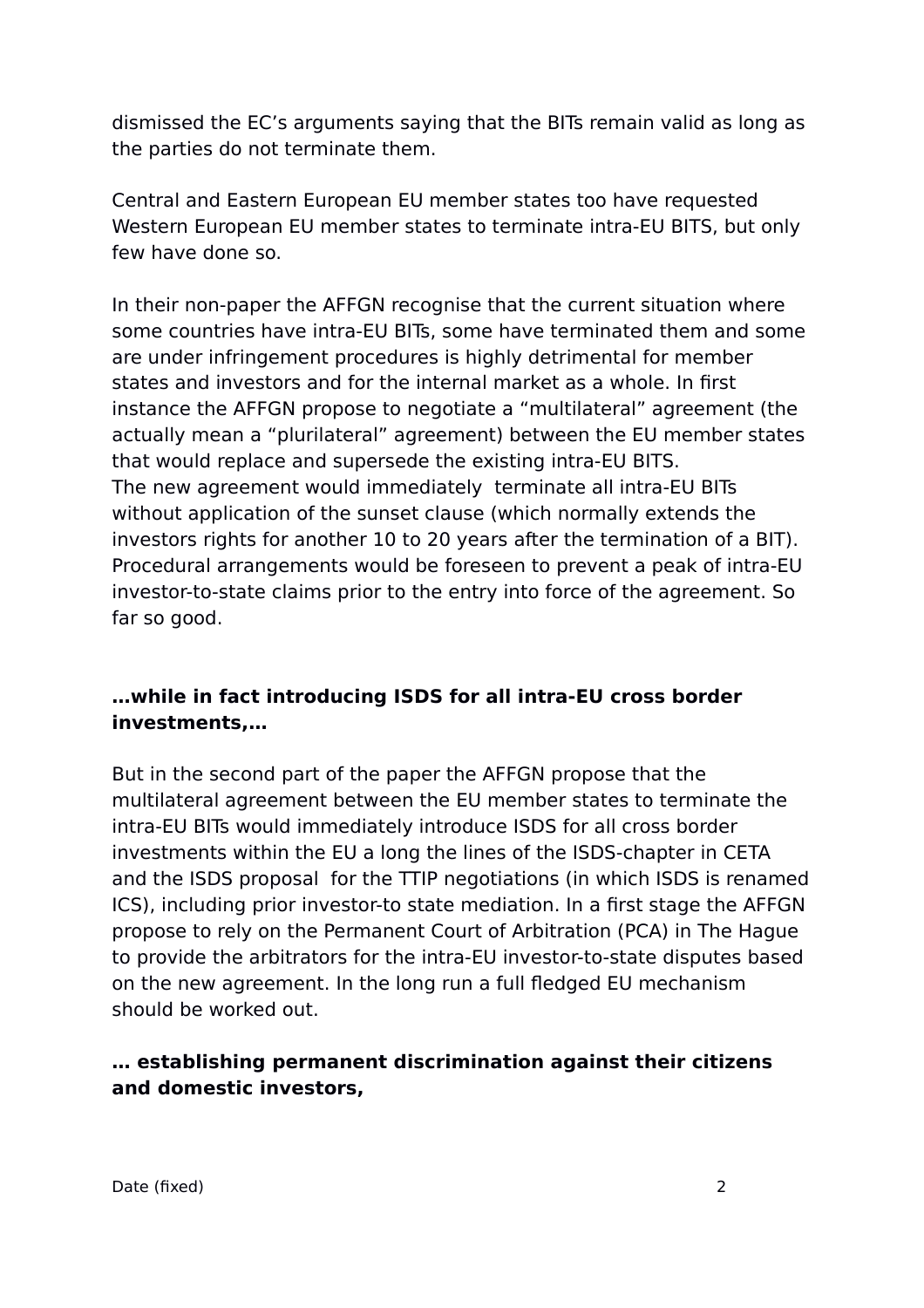In doing so they in fact increase discrimination between cross-border investors and domestic investors and citizens which runs counter to the very idea of the single market. The single market is aimed at abolishing distinctions between foreign and domestic market actors within the EU. Granting "foreign" investors within the EU special rights only endangers that goal of a level playing field.

#### **…calling into question their own domestic legal system,**

The AFFGN go to a great length to argue that the domestic legal system of the EU member states does not offer the same level of protection as BITs do and that the plurilateral intra-EU investment agreement that they propose would be necessary to restate and codify the investment protection standards in the member states in the same way as in the ICS provisions in CETA and for TTIP.

It is cynical how AFFGN without any proper assessment dismiss the overall high degree of substantive legal protection provided to intra-EU investors, merely on account of being too "scattered":"[R]ights of EU investors are currently not codified at the EU level in a single framework but scattered around in various legal instruments, such as the EU Treaties, the Charter of Fundamental Rights, international treaties to which Member States are parties, such as the European Convention on Human Rights, Member States' constitutions and legislations and national and European courts' jurisprudence."

The single market by itself alone provides non-discriminatory treatment and free cross-border movement of goods, persons, business establishment, services and capital all to a very high degree (and unprecedented in history). Therefore, EU investors within the EU already enjoy non-discriminatory treatment and in some regards even privileges, for instance where state measures directly or indirectly limit cross-border business activities without EU law justification. According to EU law, those state measures have to be repealed and, if they caused financial loss, the Member State is liable for damages. However, in EU law, these rights have to be balanced with the public interests laid down in the Treaties, including security, health, environmental protection, consumer protection, social security and the EU fundamental rights.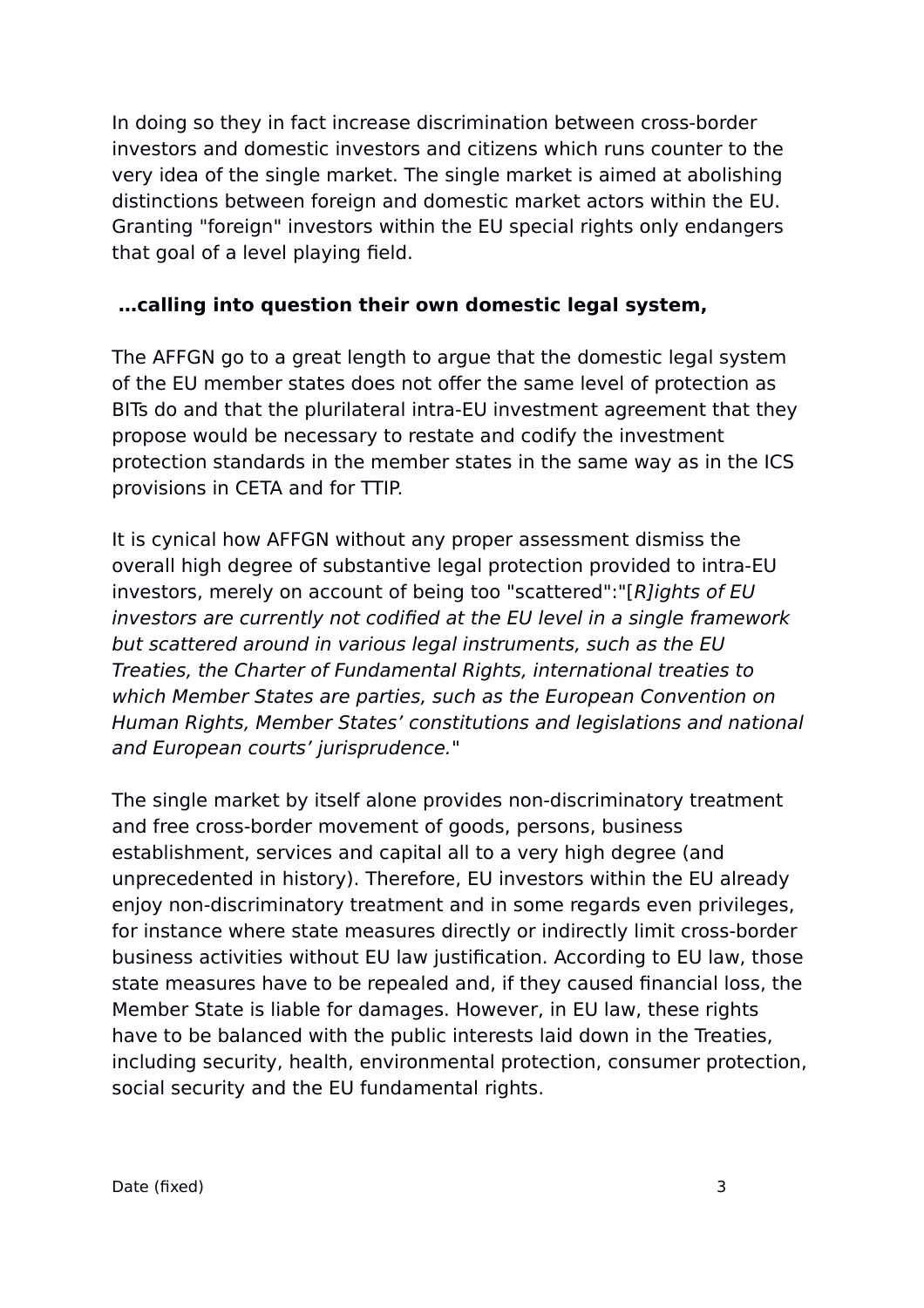When announcing infringement procedures last year the European Commission stated "... such 'extra' reassurances [as in the intra-EU BITs] should not be necessary, as all Member States are subject to the same EU rules in the single market, including those on cross-border investments (in particular the freedom of establishment and the free movement of capital). All EU investors also benefit from the same protection thanks to EU rules (e.g. non-discrimination on grounds of nationality). By contrast, intra-EU BITs confer rights on a bilateral basis to investors from some Member States only: in accordance with consistent case law from the European Court of Justice, such discrimination based on nationality is incompatible with EU law."

#### **… subjecting the rights of EU citizens and companies to external trade interest,**

The AFFGN also argue that intra-EU ISDS is necessary to support the EU's external trade and investment objectives and to persuade third countries to conclude investment treaties with the EU containing ISDS. On the other hand they argue that the intra-EU cross border investors should have the same rights as foreign investors. In doing so they recognise the discrimination that ISDS in trade and investment agreements create but do not hesitate to increase discrimination between cross-border investors and domestic investors and citizens within the EU.

In fact discrimination between foreign and EU cross-border or domestic investors could simply be avoided by offering all investors and citizens alike the same access to the domestic legal system (i.e. national treatment). By offering foreign investors in EU and EU member investment agreements unnecessary greater substantive and procedural rights such as in CETA and TTIP, they continue to create the problem they would like to solve through this proposal.

#### **… ignoring the EU treaties,**

A comprehensive plurilateral intra-EU investment agreement as proposed by the AFFGN would greatly overlap and collide with many EU law provisions (overlap especially regarding anti-discrimination, free movement of capital and free establishment; collision especially regarding